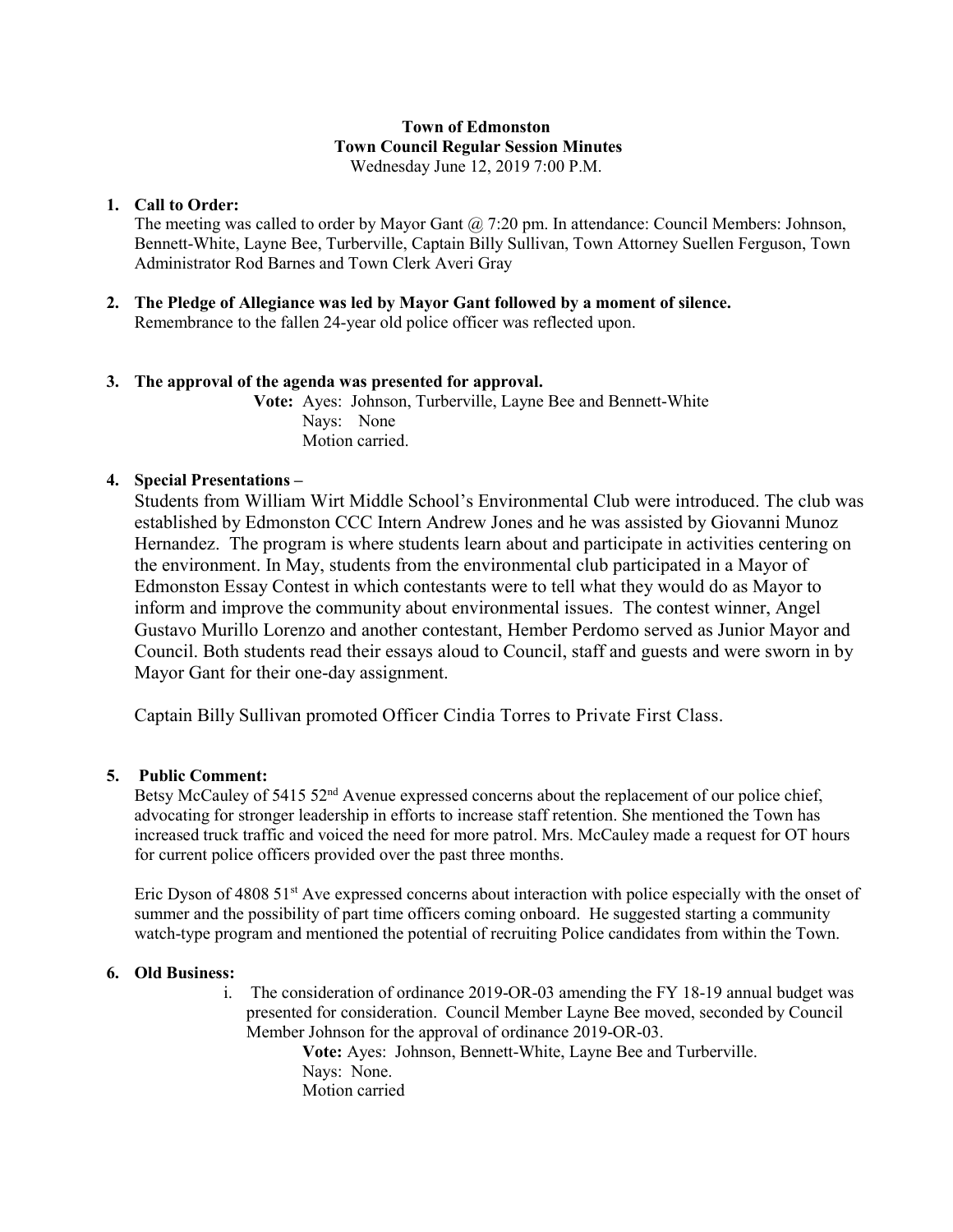ii.The consideration of ordinance 2019-OR-04 establishing a commercial parking permit system was presented. Council Member Bennet-White moved, seconded by Council Member Johnson to approve ordinance 2019-OR-04.

> **Vote:** Ayes: Johnson, Bennett-White, Layne Bee and Turberville. Nays: None Motion carried

#### **7. New Business**

- ii. Consideration of Minutes for Work Session and Regular Sessions on May 8, 2019 were presented for consideration.
	- 1. The approval of the minutes for the work session of May 8, 2019 was presented. Council Member Layne Bee moved, seconded by Council Member Johnson to approve the work session minutes with an amendment by Council Member Turberville that discussion dealing with Ward representation be transcribed and added as an attachment. **Vote:** Ayes: Johnson, Layne Bee and Turberville. Nays: Bennet-White. Motion carried.
	- 2. The approval of the minutes for the regular council session of May 8, 2019 was presented. Council Member Layne Bee moved, seconded by Council Member Benett-White to approve the regular council meeting minutes. **Vote:** Ayes: Johnson, Bennett-White, Layne Bee and Turberville. Nays: None. Motion carried
- iii. There was discussion about the process for considering a Charter Resolution amending the Elections section of the Charter. The first step is setting a public hearing for the July  $10<sup>th</sup>$ Town Council meeting. Council Member Layne Bee moved, seconded by Council Member Turberville to set a public hearing for July 10 at 7:00 p.m. to consider a Charter Resolution amending the Town's election section of the charter.

**Vote:** Ayes: Johnson, Bennett-White, Layne Bee and Turberville. Nays: None. Motion carried

iv. The consideration of Resolution #R2019-03 supporting the Town's Community Legacy grant applications to the Maryland Department of Housing and Community Development. (Edmonston Beautiful and Commercial Façade Improvement Grants). Council Member Layne Bee moved, seconded by Council Member Turberville to approve Resolution #R2019-03.

> **Vote:** Ayes: Johnson, Bennett-White, Layne Bee and Turberville. Nays: None. Motion carried

iv. The award of bid to for engineering and design service for the SHA Safe Routes to School sidewalk project in the amount of \$30,034.07 to Brightwater, Inc. Environmental Consulting (Safe Routes to Schools Grant) was presented for consideration. Council Member Turberville moved, seconded by Council Member Johnson to award Brightwater, Inc. Environmental Consulting for engineering and design work in the amount of \$30,034.07. **Vote:** Ayes: Johnson, Bennett-White, Layne Bee and Turberville. Nays: None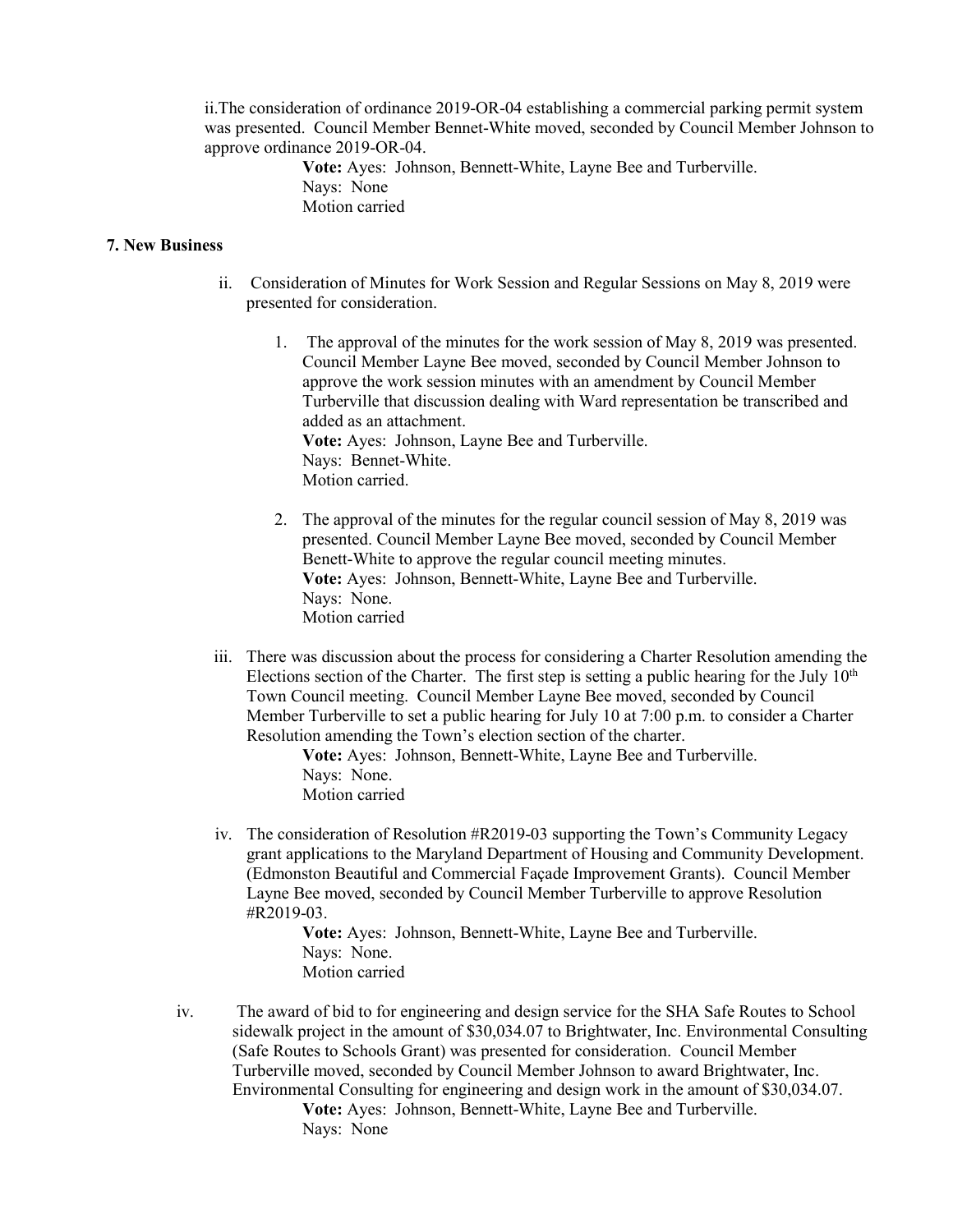#### Motion carried

- v. The introduction of Ordinance 2019-OR-05 modifying the Town's fence requirements, disallowing electric fences in certain areas was considered. Per Town Attorney Ferguson, the draft is was not ready for introduction and will be presented at the July meeting.
- vi. The approval of the proposal from Ecosite, Inc. in the amount of \$30,000 to develop construction plans, details and bid documents for the proposed Ingraham Street Chesapeake Bay Trust Grant. (Paid with CBT Grant funds) Council Member Turberville moved, seconded by Council Member Johnson to approve awarding Ecosite, Inc. for plans, details and documents for the Ingraham Street Chesapeake Bay Trust Grant project.

**Vote:** Ayes: Johnson, Bennett-White, Layne Bee and Turberville. Nays: None Motion carried

### **8. Police Report**

Captain Sullivan provided a copy of the May police report and it was noted the month was slow in terms of police activity. He's worked with the county on a contract agreement and is awaiting word from the assistant chief on legal sections that will then be sent back to Attorney Ferguson to review before it's finalized. Captain Sullivan has contacted Prince George's County Police Retirement Association as well as Maryland Parks Association to see if any of the certified officers would want to apply and has gotten no response. An extensive background search was done on six applicants and out of these, two have dropped out: one for another job; one for medical reason and then three others just dropped out during the background review. Mr. Dent introduced earlier has one thing we're waiting to hear back on if the Mayor and council agrees; he'll start on July 8<sup>th</sup>. This ended the Police report and it was opened for questions.

Council Member Turberville asked what is in the MOU and what is the mechanism for finding people to temporarily serve as officers here in Edmonton. Attorney Ferguson indicated there are two parts to this program. One is an agreement with the county police department that allows the officers when they're off duty to work for the town as secondary employment which has to be approved. Then the second agreement is with the police officer which that states their duties on behalf of the town. Captain Sullivan is using the College Park agreement.

Attorney Ferguson noted that officers wear county uniforms. Edmonston takes them on as employees and insures them. Prince George's County's police department handles disciplinary matters and relieves the town of that function. The arrangement is not covered by the law enforcement officer's bill of rights so if somebody isn't working out, just say so and no reason is needed to change officers. Payment is by the hour and there's a separate payment for mileage for the use of the car which is included as a reimbursement to the County.

Mayor Gant shared experience with this kind of hiring and thinks the arrangement could work well for the Town especially in ensuring coverage at all times by Prince Georges County officers on a temporary basis.

Attorney Ferguson stated the only limitation that the officers have in terms of enforcement is with code enforcement requirements like housing requirements. They will enforce the criminal code and can assist code enforcement for security reasons.

Captain Sullivan had a question about car impoundment and was referred to Capt. Ryan with College Park PD for more information on this.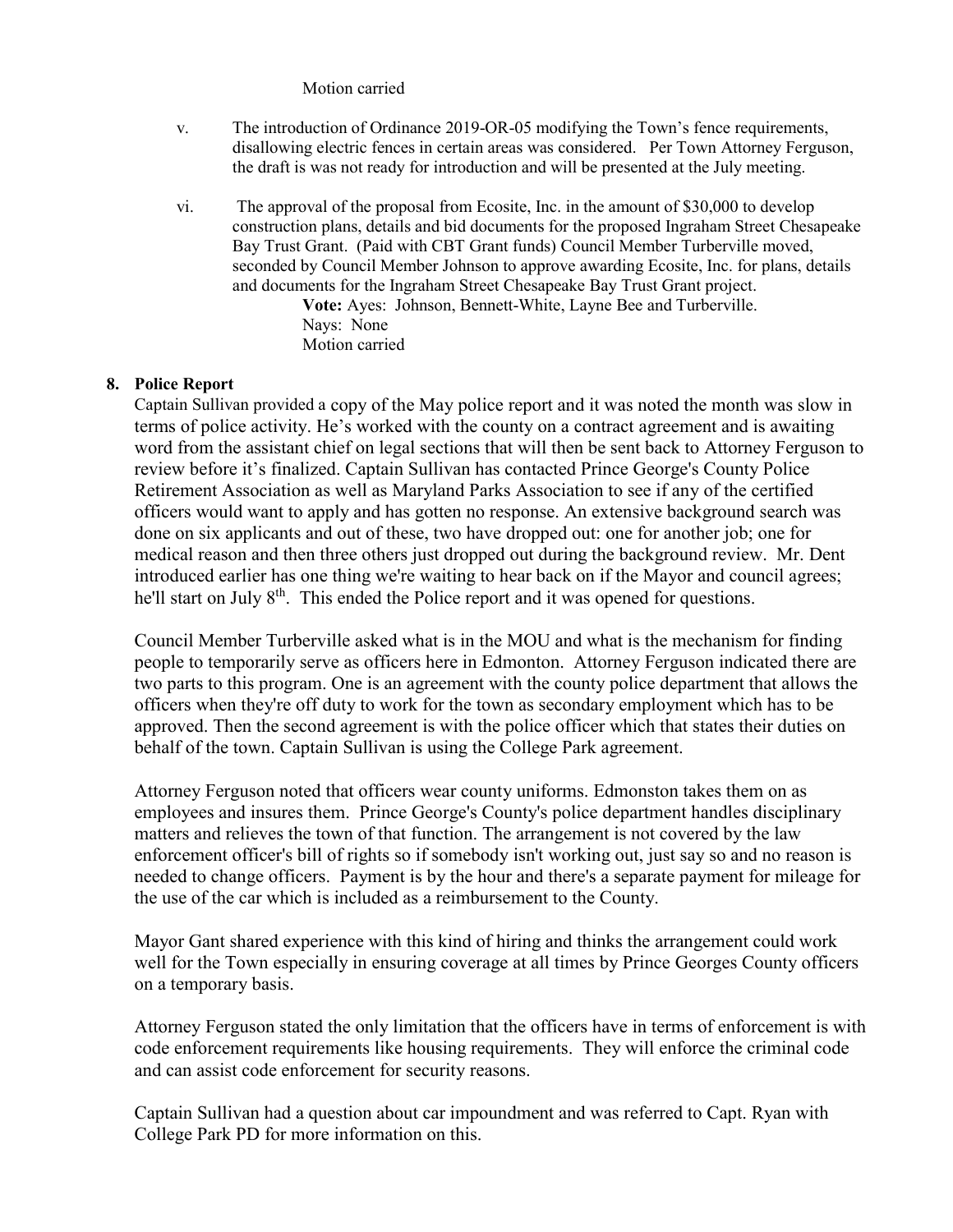Council Member Bennett-White queried how were the six candidates recruited. Captain Sullivan responded that he used Facebook, MML, Town website and an oral board. He sent out emails to the retirement groups and used word of mouth.

## **9. Council Dialogue**

Council Member Bennett-White congratulated the Junior Mayor and Council Member for their participation and encouraged continued involvement in community service hours needed for High School.

Council Member Johnson commented that Edmonston Day was one of the best in a while. He brought up an issue with the state highway about Kenilworth and Decatur regarding pedestrian right of way while crossing the street. There's a small sign there but it's not enough and thinks a 'don't turn on red' sign might work better. Perhaps the Red Light Camera could be added for the right off of Decatur Street to Kenilworth. Clean-ups done in April including the area by the gas station is still a major littering problem and he suggested to thin out the bushes/trees in that area.

Council Member Layne Bee noted that the area around Community Forklift is an eyesore, especially the fence with black tarp on the fence and thinks it's kind of disrespectful to the town distracting from a major business close by. As some businesses in that area are mainly auto repair shops there are too many cars and is just not a good look for the town. She asked for the third time about the car lot on Kenilworth Avenue and when it opens. Also inquired about the status of the church with boarded windows and wondered if Town can help with some kind of grant.

Administrator Barnes noted the car lot has paid for this year's business license so it will still happen and is planning to open in the near future. The church however, has gone through their use an occupancy permit and is getting their fire suppression system approved. It's also working on implementing county issued compliances as pointed out during inspection. If façade grant is awarded, perhaps something can be provided to help.

Council Member Turberville thanked staff, police department and all those involved for making Edmonton Day a success. She thought it was well attended; that the music was great and it made her proud to be a member of this community. She would like Council to get back on track with strategic planning for the community and set a five to seven year plan. She recalled a rep from Prince George's County, economic development who visited from which a lot of ideas were generated and wants to focus on a broad and long term approach on this issue.

Administrator Barnes thanked the staff and the council for their involvement in Edmonston Day. He thought it was a great day with good weather and one of our largest crowds at the park and he received lots of compliments from participants. The staff made our first float and it has inspired us for two ideas for next year. It was a fun day and thanked all who participated and was there.

Mr. Barnes reported that a new thrift store business in town donated 19 cases of rolled paper towels to us and 5 cases of school supplies.

The environmental club will start at Bladensburg high school in the fall and then again at William Wirt next spring. He thanked Andrew Jones work on this project.